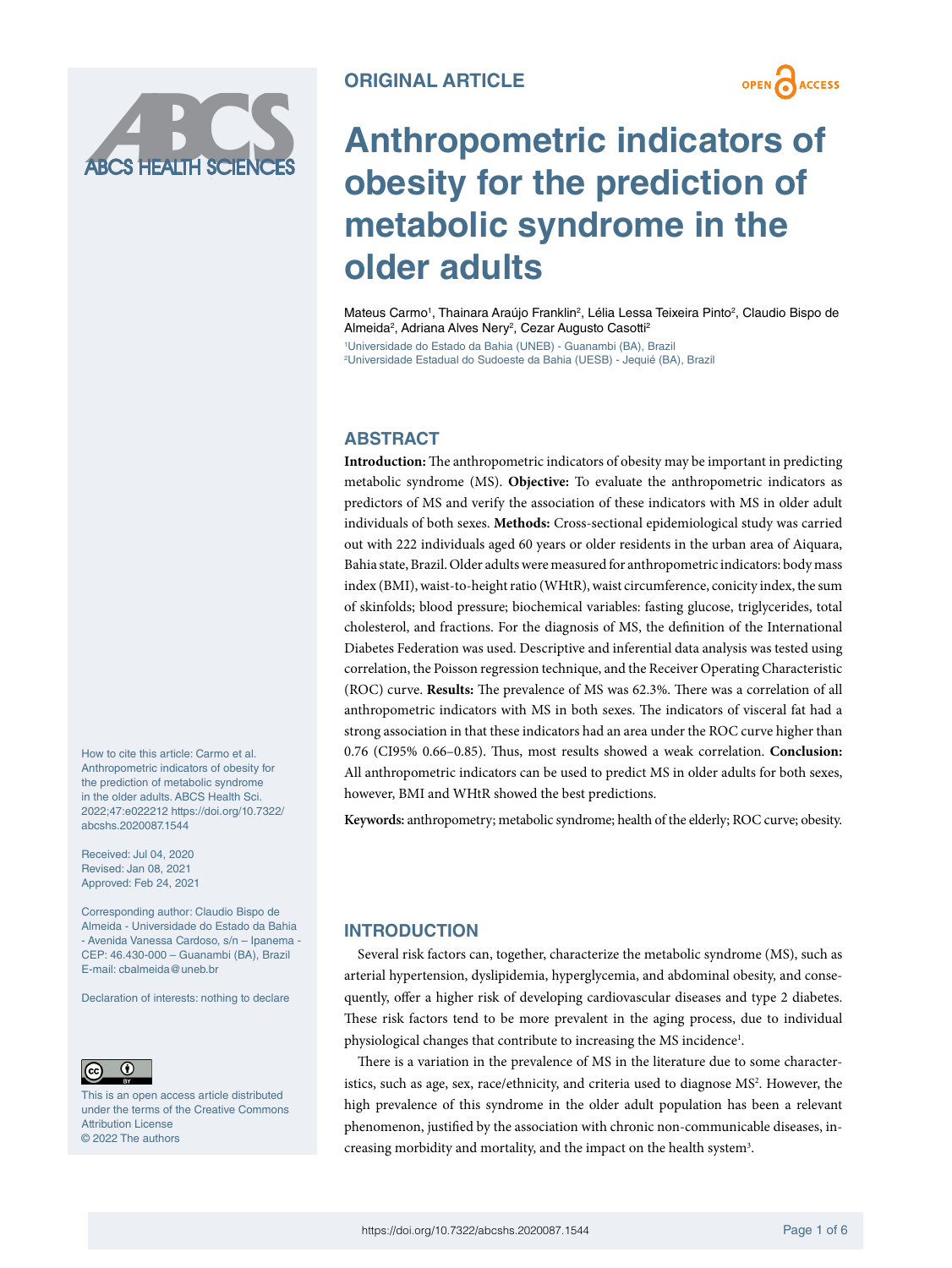Although there is no consensus on the etiology and determinants of MS, it is known that it is composed of a set of genetic, environmental, and behavioral characteristics. Among all the mechanisms of MS pathophysiology suggested, visceral adiposity has been considered as the conduction for the genesis, progression, and transition processes for cardiovascular diseases, through the systemic alterations that the adipose tissue induces in the physiological and metabolic profile for these diseases<sup>2,4</sup>.

Anthropometric indicators of obesity have been used in epidemiological studies to verify health outcomes. Thus, they can indicate, for example, overweight and body fat in middle-aged adults and the older adults $^{\mathrm{5\text{-}7}}$  and identify MS in the older adults $^{\mathrm{8}}.$ 

However, there is still a requirement for methods more practical, with lower costs, more accurate, and adequate to track the metabolic syndrome in the older adult population, due to several heterogeneous methods and cut-off points/percentile for gender, age group, and ethical groups found in the literature<sup>8</sup>.

Thus, the use of anthropometric methods for the identification and application of new parameters enables the earlier diagnosis of MS in older adults. In addition, these methods are easy to apply, non-invasive, and inexpensive. In this way, these methods can contribute to the screening and risk stratification to control the incidence of MS on an epidemiological scale, mainly, highlighting the sum of the skinfolds. Thus, these procedures can provide positive effects on individual/ collective health and, consequently, reduce public spending on this health problem.

Based on the literature, this study was aimed to evaluate the anthropometric indicators as a predictor of metabolic syndrome, as well as to verify the association of these indicators with MS in older adult individuals of both sexes.

### **METHODS**

#### **Source of data**

This research is characterized by epidemiological, cross-sectional, and is part of the home-based study entitled "Health conditions and lifestyle of older adult people living in small municipalities". The location chosen for the study was the municipality of Aiquara, located in the south-central region of the State of Bahia, Brazil, composed of 4,725 inhabitants<sup>9</sup> of which 618 are ≥60 years old (approximately 13% of the total population).

As this is a population-based study, 351 older adults living in the urban area were identified in the census of the evaluated municipality, according to the data from the Brazilian primary care information system in 2012<sup>10</sup>, with the population eligible for the study. This choice by this population segment was made by the researchers, and it happened due to the ease of access, such as the identification of the elderly who used the information from the integrated primary care system with information from the elderly in the urban area.

The study included older adults for each area/micro area of the family health strategy, aged 60 years or older, of both sexes, who reported sleeping in the same home for three nights or more, not being institutionalized; residents in the urban area and who consent to participate in the research after authorizing their participation. In the present study, 129 older adults were excluded, as they were not located after three visits on different shifts, with cognitive impairment and without a companion to assist in the responses, who refused to participate in the study, and without blood samples collected. Thus, the study population was 222 older adults. Data collection took place in four stages between January and August 2015.

First, a home interview was assessed, followed by anthropometric and blood data collection which were performed in an educational institution of the mentioned town. The interviews and anthropometric measurements were carried out by teachers and students previously trained to have standardization.

The main data used in this study were: (a) socio-demographic characteristics (age, sex); (b) blood pressure (systolic and diastolic blood pressure); (c) biochemical variables (fasting glucose, triglycerides, total cholesterol, and fractions); (d) anthropometry (body mass, height, waist circumference, hip perimeter and skinfolds) e) behaviors variables [physical activity (International Physical Activity Questionnaire, long version); active (≥150 minutes per week) or physically inactive (<150 minutes per week); currently smokes (yes or no) and alcohol use (yes or no)]. The choice of adjustment variables was due to reasons of influence on body composition and close relationship with the 5 factors of the metabolic syndrome.

The study was approved by the Ethics Committee, under the number CAEE 56017816.2.0000.0055, the participation was voluntary with written informed consent obtained from all participants.

#### **Metabolic syndrome**

Metabolic syndrome was defined according to the International Diabetes Federation<sup>11</sup>. The criteria considered the presence of at least three metabolic risk factors among the following five: a) waist circumference ≥80 and ≥90 for women and men respectively; b) triglycerides ≥150 mg/dL; c) systolic blood pressure (SBP) ≥130 mmHg and diastolic blood pressure ≥85 mmHg; d) HDL-cholesterol for men ≤ 40 mg/dL and women ≤50 mg/dL; e) Fasting glycemia ≥100 mg/dL. The outcome (MS) was categorized as follows: yes, 3 or more MS risk factors; no, <3 MS risk factors.

#### **Anthropometric indicators of obesity**

The individual's body mass was measured with barefoot and light clothes and height was measured according to the established technique<sup>12</sup>. The waist circumference was measured with an anthropometric chart, according to the standard procedure described by Callaway *et al*. 13. The skinfolds measures were performed using a Lange caliper and evaluated in the right hemisphere, being considered the following sites: triceps, subscapular,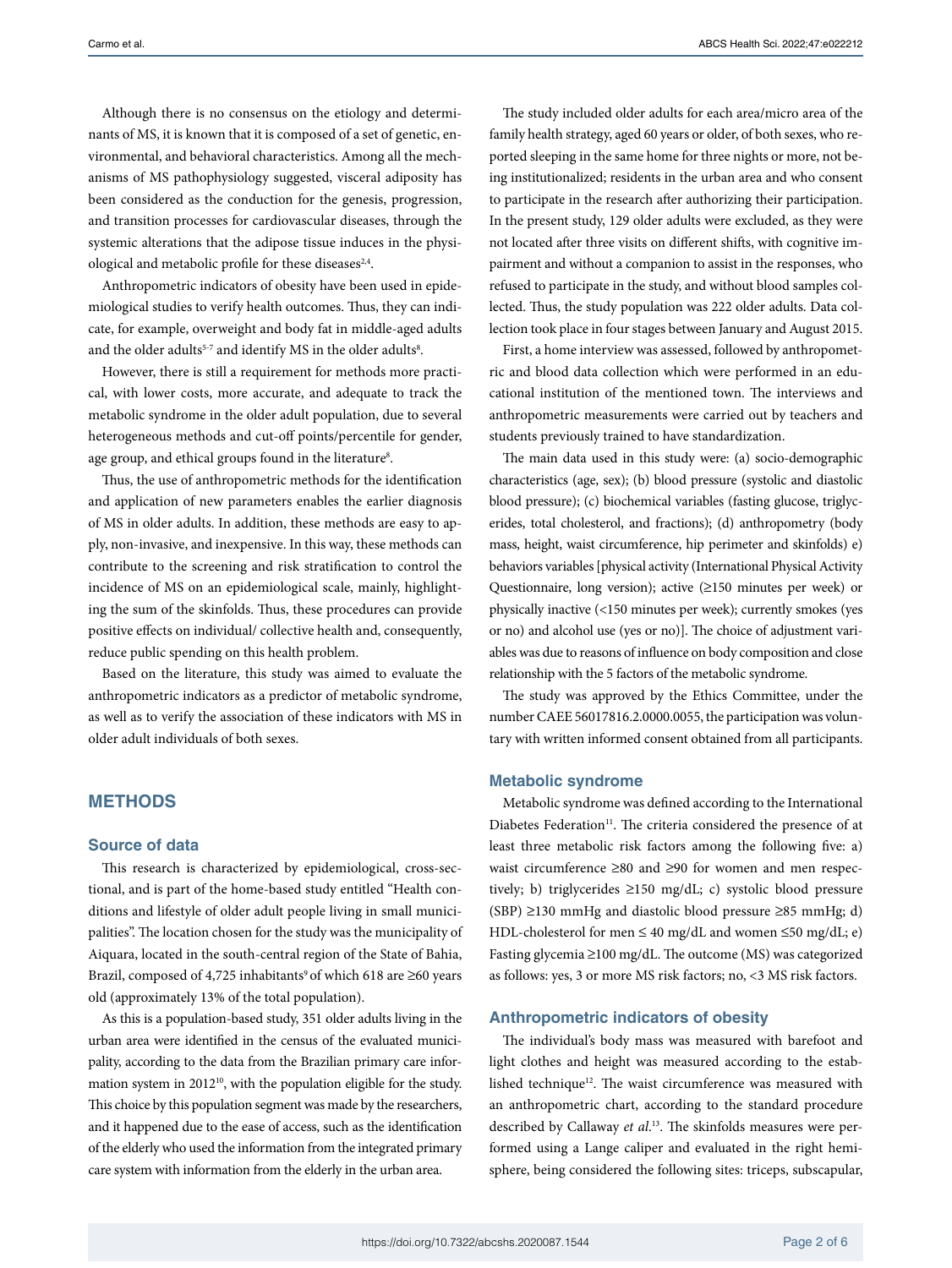supra iliac, abdomen, thigh, and calf<sup>14-16</sup>. Except for the measurement of body mass, the other anthropometric measurements were obtained in three measurements and the mean value was recorded in the analyzes.

The blood sample was collected by trained professionals (nurses) using disposable materials by appointment. At the end of the collection, the blood samples were sent to the Public Health Laboratory of the Reference Center for Endemic Diseases Pirajá da Silva in the municipality of Jequié/BA, Brazil, where they were processed and analyzed.

The measures were calculated as follows: Body Mass Index [BMI=body mass (Kg)/height (m)2]; waist-to-height ratio [WHtR=waist circumference (cm)/height (cm)]; waist circumference (cm)15; conicity index [CI=Waist Perimeter (m)/(0.109√ (Body Mass/Height (m))16; sum of skinfolds [sum of mean skinfolds: tricipital (mm), abdominal (mm), thigh (mm), calf (mm), subscapular (mm), supra-iliac (mm)] and waist circumference (cm).

#### **Statistical analysis**

A descriptive analysis of the data was performed, for this, it was calculated: the distribution of frequencies, means or medians, and standard deviations or interquartile intervals. The tests used were the Kolmogorov-Smirnov test, to verify the normality of the data; and the chi-square and U tests of the Mann-Whitney or Student tests, to compare the differences between genders. The correlation between the anthropometric indicators and the biochemical and hemodynamic variables was tested using the Pearson and Spearman correlation. To verify the association of the outcome with the other variables, Poisson regression was used. We adjusted robust models to estimate the prevalence ratios (PR), with their respective 95% confidence intervals (95%CI). The power of diagnosis of the metabolic syndrome of the anthropometric indicators of obesity and the identification of the best cut-offs were evaluated using the parameters provided by the Receiver Operating Characteristic (ROC) curve: area under the ROC curve (parameter considered adequate above 70%), sensitivity (proportion of true positives) and specificity (proportion of false positives), positive predictive value (PPV) and negative predictive value (NPV). All these values are provided by the statistical program.

In the analysis, the level of statistical significance used was 5%  $(\alpha=0.05)$ . Statistical Package for the Social Sciences for Windows (IBM-SPSS version 20.0) and MedCalc (version 9.1.0.1, 2006) was used for data analysis.

#### **RESULTS**

The present study considered the population of 222 older adults applying the inclusion and exclusion criteria. The participants were of mean age of 71.8±7.69 years (60-95 years). The prevalence of metabolic syndrome was 62.3%, with no significant difference between prevalence among women (67.5%) and men (55.2%) (p>0.05).

The characteristics of the sample are presented in Table 1, as well as the comparison between sexes. There was a significant difference in height, body mass, body mass index, waist-to-height ratio, and waist circumference, and on biochemical variables, there were only significant differences in total cholesterol and HDL-c. The female group had shown higher values than the male group in all general variables, except for body mass and height (Table 1).

Table 2 shows the correlation of anthropometric indicators (BMI, WHrt, WC, CI, sum of skinfolds) with the levels of systolic blood

| <b>Variables</b>                       | <b>Total</b>    | <b>Men</b>      | <b>Women</b>      |  |  |  |
|----------------------------------------|-----------------|-----------------|-------------------|--|--|--|
| N                                      | 222             | 94              | 128               |  |  |  |
| Age (years) $§$                        | 71.80±7.69      | 72.56±8.44      | 71.23±7.07        |  |  |  |
| Height $(m)$ <sup>§</sup>              | $1.55 \pm 0.08$ | $1.62 \pm 0.06$ | 1.50±0.06**       |  |  |  |
| Body Mass (kg) §                       | 63.77±13.87     | 66.57±12.58     | 61.71±14.46**     |  |  |  |
| Anthropometric indicators              |                 |                 |                   |  |  |  |
| Body mass index $(kg/m^2)^{6}$         | 26.42±5.39      | 25.18±4.26      | 27.33±5.95*       |  |  |  |
| Waist-to-Height Ratio (AU)*            | $0.60 + 0.09$   | $0.57 \pm 0.07$ | $0.63 \pm 0.09**$ |  |  |  |
| Waist Circumference (cm)*              | 96.14±12.98     | 93.57±11.76     | 98.04±13.54       |  |  |  |
| Conicity index (AU) <sup>*</sup>       | $1.34 \pm 0.09$ | $1.33 \pm 0.08$ | $1.35 \pm 0.09$   |  |  |  |
| $\Sigma$ Skinfolds (mm) <sup>*</sup>   | 158.00±64.28    | 118.08±45.17    | 187.32±60.41**    |  |  |  |
| Blood pressure                         |                 |                 |                   |  |  |  |
| Systolic (mmHg) $\frac{1}{3}$          | 155.74±23.13    | 157.78 ± 22.59  | 154.24±23.48      |  |  |  |
| Diastolic (mmHq) §                     | 88.28±13.61     | 88.69±13.68     | 87.98±11.80       |  |  |  |
| <b>Biochemical Indicators</b>          |                 |                 |                   |  |  |  |
| Glycemia (mg/dL) $\frac{1}{2}$         | 113.75±45.66    | 115.95±48.67    | 112.13±43.43      |  |  |  |
| Total cholesterol (mg/dL) <sup>*</sup> | 211.15±46.34    | 201.71±42.17    | 218.04±48.16*     |  |  |  |
| HDL-c (mg / dL) $\frac{1}{2}$          | 48.69±15.13     | 44.55±8.80      | 51.71±17.86**     |  |  |  |
| LDL-c (mg / $dL$ ) <sup>*</sup>        | 131.39±41.33    | 126.35±35.83    | 135.02±44.67      |  |  |  |
| Triglycerides (mg / dL) $\frac{1}{2}$  | 148.62±90.63    | 147.88±91.03    | 149.16±90.69      |  |  |  |

**Table 1:** Characteristics of the sample, values expressed as mean and (±) standard deviation. Aiquara, Bahia, Brazil (N=222).

AU. Arbitrary unit, \* <0.05; \*\* <0.01; § Mann-Whitney U test; ¥ Independent T test.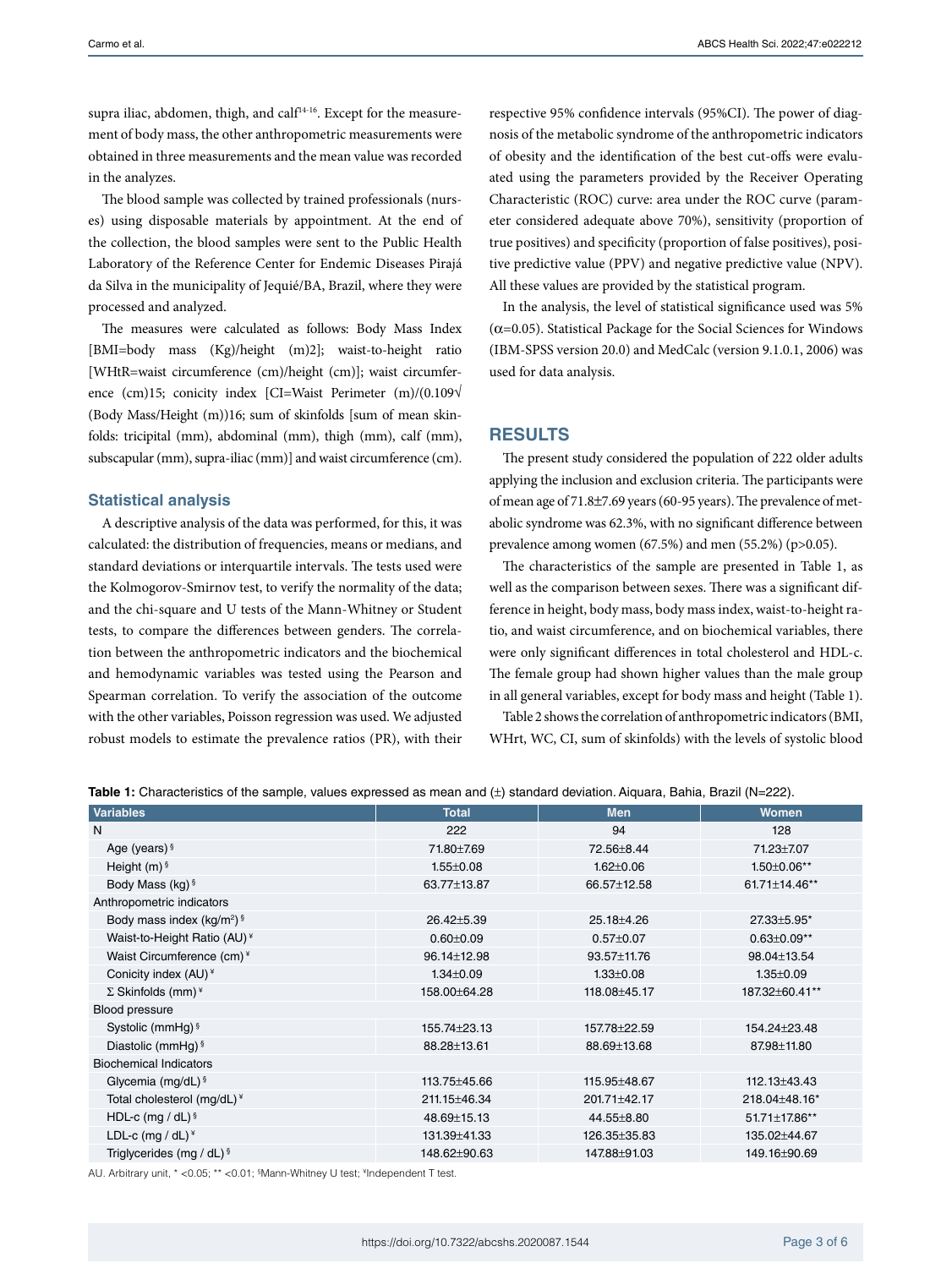pressure (SBP) and biochemical indicators (HDL-c, Glycemia, Triglycerides). Importantly, HDL-c was the only parameter that showed a negative correlation with anthropometric indicators. The others (SBP, Glycemia, Triglycerides) showed a positive correlation (Table 2). Thus, most results showed a weak correlation<sup>17</sup>.

Table 3 introduces the PR for metabolic syndrome with the increase in obesity indicators. For both sexes, all indicators of obesity were associated with metabolic syndrome. In females, BMI and WHtR showed high strength of association, thus, by increasing each unit in BMI and WHtR, it corresponds to an approximate increase of 5% and 3%, respectively, the probability of them presenting the outcome. The indicators of obesity, BMI, and WHtR, with better correlations, were the same in both sexes. In males, reaching each increment of one unit in these indicators can increase approximately 11% and 6%, respectively, the probability of older adult men presenting metabolic syndrome (Table 3).

Table 4 describes the diagnostic properties of anthropometric indicators of obesity to detect metabolic syndrome in older adults

**Table 2:** Correlation between anthropometric indicators, and biochemical and blood pressures variables for older adults. Aiquara, Bahia, Brazil (N=222).

| <b>Variables</b>                  | <b>BMI</b> | <b>WHtR</b> | <b>WC</b>  | СI         | $\Sigma$ Skin<br><b>Fold</b> |  |  |  |
|-----------------------------------|------------|-------------|------------|------------|------------------------------|--|--|--|
| Males                             |            |             |            |            |                              |  |  |  |
| <b>SBP</b> <sup>§</sup>           | $0.231*$   | $0.281**$   | $0.267**$  | $0.239*$   | 0.149                        |  |  |  |
| $DBP*$                            | 0.059      | 0.088       | 0.078      | 0.108      | 0.104                        |  |  |  |
| Glucose <sup>¥</sup>              | $0.246*$   | $0.296*$    | $0.284*$   | $0.236*$   | 0.163                        |  |  |  |
| Total<br>Cholesterol <sup>§</sup> | $-0.002$   | $-0.050$    | 0.015      | $-0.078$   | 0.039                        |  |  |  |
| $HDL-c§$                          | $-0.345**$ | $-0.399**$  | $-0.357**$ | $-0.332**$ | $-0.314**$                   |  |  |  |
| $LDL-c§$                          | $-0.033$   | $-0.064$    | $-0.026$   | $-0.088$   | 0.020                        |  |  |  |
| Triglycerides <sup>*</sup>        | $0.269*$   | $0.265*$    | $0.307*$   | 0.175      | $0.214**$                    |  |  |  |
| Females                           |            |             |            |            |                              |  |  |  |
| <b>SBP</b> <sup>§</sup>           | $-0.030$   | 0.141       | 0.019      | 0.141      | $-0.064$                     |  |  |  |
| <b>DBP</b>                        | 0.018      | 0.017       | 0.012      | $-0.023$   | 0.000                        |  |  |  |
| Glucose <sup>¥</sup>              | $0.273**$  | $0.325**$   | $0.304**$  | $0.231**$  | $0.238**$                    |  |  |  |
| Total<br>Cholesterol <sup>§</sup> | 0.013      | 0.046       | 0.050      | 0.082      | 0.042                        |  |  |  |
| $HDL-c*$                          | $-0.238**$ | $-0.310**$  | $-0.315**$ | $-0.300**$ | $-0.261**$                   |  |  |  |
| $LDL-c§$                          | $-0.021$   | 0.003       | 0.018      | 0.082      | $-0.011$                     |  |  |  |
| Triglycerides <sup>*</sup>        | $0.223**$  | $0.298**$   | $0.307**$  | $0.324**$  | $0.231**$                    |  |  |  |

BMI, body mass index; WHtR, waist-to-height ratio; WC, waist circumference; CI, Conicity Index. Σ, sum, SBP, systolic blood pressure; DBP, diastolic blood pressure; \*p<0.05; \*\*p<0.01; §Pearson correlation; <sup>¥</sup>Spearman correlation.

according to sex. There was a statistical difference in the percentage under the ROC curve only in females (Table 4).

The areas under the ROC curve are shown in Figure 1. The comparison of the areas under the ROC curve among the indicators in females and males can be also observed in Figure 1.

#### **DISCUSSION**

All the anthropometric indicators presented the capacity of prediction for metabolic syndrome in older adults of both sexes, all of them presented an elevated area under the ROC curve and a lower limit of 95% above 0.60. These results may show that anthropometric indicators of generalized obesity, central obesity, and body fat can diagnose metabolic syndrome, highlighting the indicators of central obesity which had greater discriminative power.

The established BMI cut-off point to predict MS was 26.8 kg/m<sup>2</sup> for men and 26.4 kg/m<sup>2</sup> for women. A similar result was observed by Gadelha *et al*. 18 in females. Following female results, males showed resemblant cut-off values, however; it was slightly lower than those found by Gharipour *et al*. 19. Although BMI is an indicator with limitations, since it does not differentiate the fat mass from the fat-free mass, this indicator is one of the most used in epidemiological studies as cardiovascular risk.

In the ROC curve analysis, all indicators showed good predictive capacity values of the area under the ROC curve above 0.720. Regarding the waist-to-height ratio and waist circumference indicators, an indicator of central fat presented similar values of prediction of MS. The values established for the first indicator were 0.55 for men and 0.63 for women. The same was observed by Oliveira et al.<sup>8</sup> for males (0.55), and for females, higher and lower values were found<sup>21,22</sup>. Considering waist circumference (WC), values for the discrimination of MS were 89.3 cm and 92.6 cm for men and women, respectively. These values are consistent with those suggested by The International Diabetes Federation<sup>11</sup> for South American populations, and Oliveira *et al*. 8 who analyzed a representative sample of older adult individuals with similar characteristics, proposing cut-off points for WC. These two indicators are the ones that are most associated with cardiovascular risk factors because they are associated with visceral fat.

|  | Table 3: Prevalence ratio for metabolic syndrome with increased indicators of obesity in older adults. Aiquara, Bahia, Brazil (N=222). |  |  |
|--|----------------------------------------------------------------------------------------------------------------------------------------|--|--|
|--|----------------------------------------------------------------------------------------------------------------------------------------|--|--|

| <b>Variables</b>   | Female                |                 |         | <b>Male</b>           |                 |         |
|--------------------|-----------------------|-----------------|---------|-----------------------|-----------------|---------|
|                    | <b>PR<sup>t</sup></b> | CI95%           | p-valor | <b>PR<sup>t</sup></b> | CI95%           | p-valor |
| BMI ( $kg/m2$ )    | 1.048                 | $1.027 - 1.069$ | < 0.001 | 1.108                 | $1.057 - 1.160$ | < 0.001 |
| WC (cm)            | 1.024                 | $1.014 - 1.035$ | < 0.001 | 1.033                 | $1.018 - 1.049$ | < 0.001 |
| $\Sigma$ Skin Fold | 1.005                 | $1.003 - 1.008$ | 0.002   | 1.009                 | $1.005 - 1.013$ | < 0.001 |
| WHtR               | 1.033                 | $1.018 - 1.049$ | < 0.001 | 1.058                 | 1.031 - 1.086   | < 0.001 |
| Conicity Index     | 1.029                 | $1.013 - 1.046$ | 0.001   | 1.046                 | $1.020 - 1.071$ | < 0.001 |

PR. prevalence ratio; CI95%, confidence interval; BMI. body mass index; WHtR. waist-to-height ratio; WC, waist circumference; CI, Conicity index. Σ, sum, † Adjusted for age, smoking, alcohol intake, and physical activity.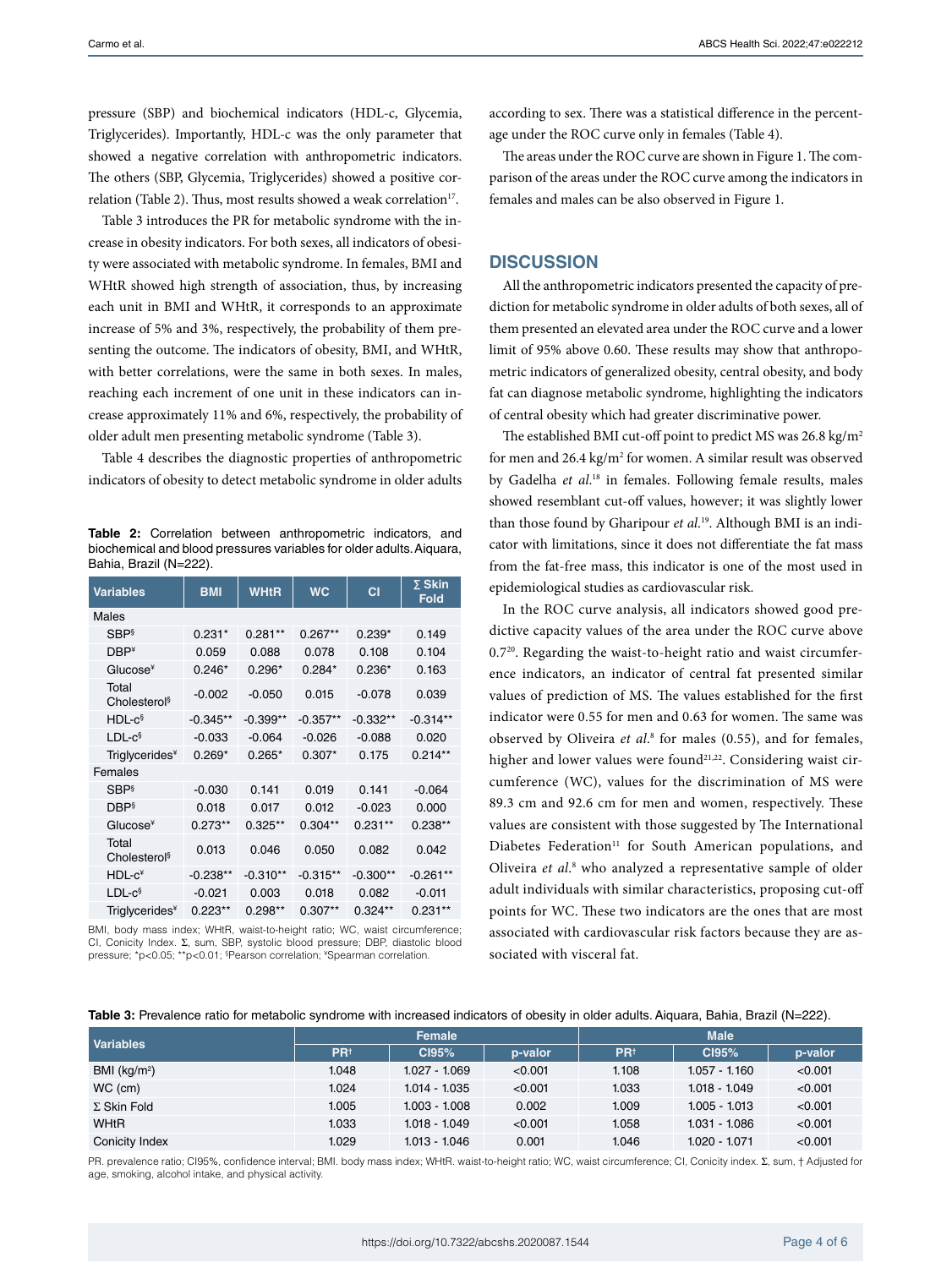| Anthropometric<br>indicators | ROC Curve (CI 95%)  | <b>Cut off point</b> | <b>Sensitivity</b><br>$\%$ | <b>Specificity</b><br>$\frac{9}{6}$ | <b>Positive</b><br>predictive value   predictive value | <b>Negative</b> |
|------------------------------|---------------------|----------------------|----------------------------|-------------------------------------|--------------------------------------------------------|-----------------|
| Male                         |                     |                      |                            |                                     |                                                        |                 |
| <b>BMI</b>                   | $0.81(0.71-0.88)$   | 26.8                 | 56.2                       | 92.3                                | 89.9                                                   | 63.1            |
| <b>WHtR</b>                  | $0.82(0.73-0.90)$   | 0.55                 | 83.3                       | 69.2                                | 76.9                                                   | 77.0            |
| <b>WC</b>                    | $0.84(0.75-0.91)$   | 89.3                 | 89.6                       | 69.2                                | 78.1                                                   | 84.3            |
| CI                           | $0.76(0.66-0.85)$   | 1.34                 | 72.9                       | 74.4                                | 77.8                                                   | 69.0            |
| $\Sigma$ Skin Fold           | $0.80(0.70-0.88)$   | 123.6                | 64.6                       | 87.2                                | 86.1                                                   | 66.6            |
| Female                       |                     |                      |                            |                                     |                                                        |                 |
| <b>BMI</b>                   | $0.80(0.71-0.87)$   | 26.4                 | 65.4                       | 82.1                                | 88.3                                                   | 53.3            |
| <b>WHtR</b>                  | $0.84(0.76-0.90)$   | 0.63                 | 67.5                       | 92.3                                | 94.8                                                   | 57.7            |
| <b>WC</b>                    | $0.80(0.72 - 0.87)$ | 92.6                 | 81.5                       | 66.7                                | 83.5                                                   | 63.4            |
| CI                           | $0.77(0.68-0.84)$   | 1.32                 | 76.2                       | 66.7                                | 82.6                                                   | 57.4            |
| $\Sigma$ Skin Fold           | $0.78(0.70-0.85)$   | 162                  | 86.4                       | 66.7                                | 84.3                                                   | 70.2            |

**Table 4:** Area under ROC curve, cut-off points, sensibility, and specificity of the predictive obesity indicators for metabolic syndrome in Older Adults according to sex for the older adults. Aiquara, Bahia, Brazil. (N=222).

CI 95%, confidence interval; BMI, body mass index; WHtR, waist-to-height ratio; WC, Waist Circumference; CI, Conicity Index. Σ, sum.



Figure 1: Area under the ROC curve of anthropometric indicators to predict metabolic syndrome in older adults. Aiquara, Bahia, Brazil (N=222).

The best cut-off point for the conicity index, which is also an indicator of central fat, was the indicator that demonstrated the smallest area under the ROC curve, presenting cutoff points of 1.34 for men and 1.36 for women. According to Gadelha et al.<sup>18</sup>, the cut-off point for this indicator was lower for females and in the study by Abulmeaty *et al*. 23. These central fat indicators (WHtR, WC, and CI) are directly associated with visceral fat which is an important indicator of various metabolic alterations, such as hypertension, HDL-c, and insulin resistance<sup>24,25</sup>.

The sum of skinfolds presented a cut-off point for both sexes with values higher than 120 mm. Nevertheless, to the best of our knowledge, there is no information in the literature about the prediction of MS through the sum of skinfolds, even though few studies have already shown an association between the percentage of body fat and MS<sup>18,26</sup>.

There were some limitations of our research, as it is a crosssectional study, which may restrict the inferences of causality. Furthermore, the sample is classified as small, despite calculations, were performed to represent the older adult population in that city. Another limitation to be considered is that, with the aging process, there is a redistribution of body fat with a reduction in subcutaneous fat and an increase in visceral fat, which may have interfered with the results of the sum of the skin folds.

In conclusion, such anthropometric indicators can be used to perform a screening for factors that are related to metabolic syndrome in older adults of both sexes, since it represents a noninvasive method with low complexity and cost. Among the indicators evaluated, BMI and WHtR presented the best predictions. According to these results, it is possible to monitor and evaluate the health conditions of this specific group, as well as assist in reducing the public costs derived from these health hazards.